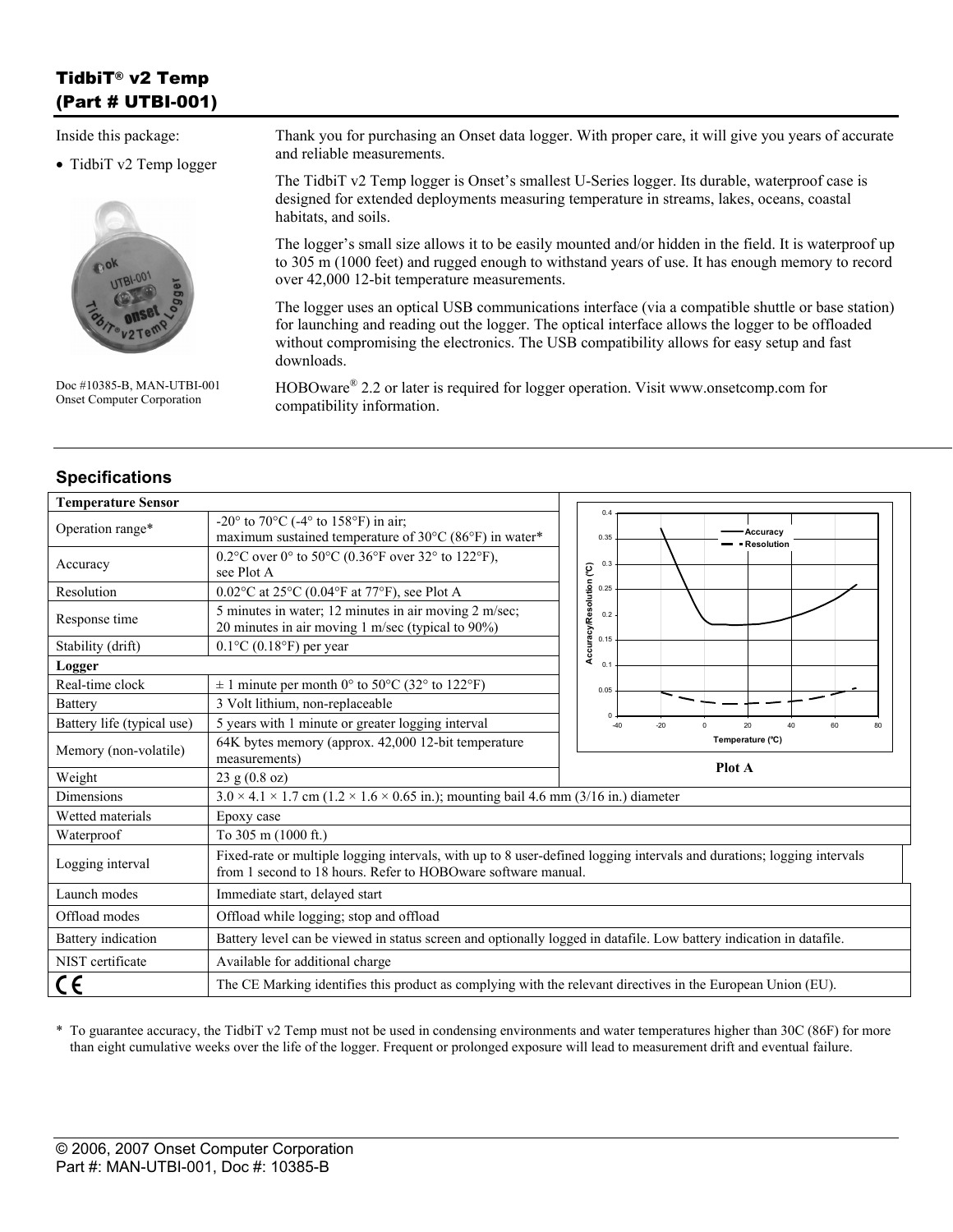#### **Accessories available**

- Black protective boot, 5-pack (part # BOOT-TIDBIT-BK)
- White protective boot, 5-pack (part # BOOT-TIDBIT-WH)

## **Connecting the logger**

The TidbiT v2 Temp requires a coupler (Part # COUPLER2-D) and USB-Optic Base Station (Part # BASE-U-4) or HOBO Waterproof Shuttle (Part # U-DTW-1) to connect to the computer.

- 1. Install the logger software on your computer before proceeding.
- 2. Follow the instructions that came with your base station or shuttle to attach the base station or shuttle to a USB port on the computer.
- 3. Wipe the logger with a nonabrasive cloth, if necessary, to ensure that the logger's communication LEDs are clean and dry.
- 4. Attach the coupler to the base station, then insert the logger into the coupler with the communication LEDs facing into the coupler, as shown in the diagram. When properly seated, the logger should be nearly flush with the top of the coupler.



- 5. If you are using the HOBO Waterproof Shuttle, briefly press the coupler lever to put the shuttle into base station mode.
- 6. If the logger has never been connected to the computer before, it may take a few seconds for the new hardware to be detected by the computer.
- 7. Use the logger software to launch the logger, check the logger's status, read it out, stop it manually with the software, or let it record data until the memory is full. Or, use the HOBO Waterproof Shuttle to read out and relaunch the logger in the field.

Refer to the software user's guide for complete details on launching, reading out, and viewing data from the logger.

#### **Important: USB communications may not function properly at temperatures below 0°C (32°F) or above 50°C (122°F).**

**Note:** The logger consumes significantly more battery power when it is "awake" and connected to a base station or shuttle. To conserve power, the logger will go into a low-power (sleep) mode if there has been no communication with your computer for 30 minutes. To wake up the logger, remove the logger from the coupler, wait a moment, then re-insert the logger.

**Note:** The first time you launch the logger, the deployment number will be greater than zero. Onset launches the loggers to test them prior to shipping.

## **Operation**

An "OK" light (LED) on the front of the logger confirms logger operation. (In brightly lit areas, it may be necessary to shade the logger to see the "OK" light blink.) The following table explains when the "OK" light blinks during logger operation:

| When:                                                                                                      | The "OK" light:                                                                                                                              |
|------------------------------------------------------------------------------------------------------------|----------------------------------------------------------------------------------------------------------------------------------------------|
| The logger is logging                                                                                      | Blinks once every one to four seconds<br>(the shorter the logging interval, the<br>faster the light blinks); blinks when<br>logging a sample |
| The logger is awaiting a start<br>because it was launched in<br>Start At Interval or Delayed<br>Start mode | Blinks once every eight seconds until<br>logging begins                                                                                      |

## **Sample and event logging**

The logger can record two types of data: samples and events. Samples are the sensor measurements recorded at each logging interval (for example, temperature every minute). Events are independent occurrences triggered by a logger activity, such as Bad Battery or Host Connected. Events help you determine what was happening while the logger was logging.

The logger stores 64K of data, and can record over 42,000 12-bit temperature measurements.

## **Deploying and protecting the logger**

- Depending on water conditions and desired measurement location, the logger should be appropriately weighted, secured, and protected.
- The mounting bail on the logger accepts  $1/8$  inch (4 mm) diameter nylon cord or other strong cable. If wire is used to secure the logger, make sure the wire loop is snug to the bail. Any slack in the loop may cause excessive wear.
- This logger should not be immersed in any liquid other than fresh or salt water. To do so may damage the epoxy case and void the warranty (refer to the Service and Support section). If you have any questions about chemical resistance, call Onset.
- To clean the logger, rinse it in warm water. Use a mild dishwashing detergent if necessary. Do not use harsh chemicals, solvents, or abrasives, especially on the communications LEDs.

## **Battery**

The battery in the TidbiT v2 Temp is a non-replaceable 3-Volt lithium battery. The battery life of the logger should be about five years. Actual battery life is a function of the number of deployments, logging interval, and operation/storage temperature of the logger. To obtain a five-year battery life, a logging interval of one minute or greater should be used and the logger should be operated and stored at temperatures between 0° and 25°C (32° and 77°F). Frequent deployments with logging intervals of less than one minute, and continuous storage/operation at temperatures above 35°C, will result in significantly lower battery life. For example, continuous logging at a one-second logging interval will result in a battery life of approximately one month.